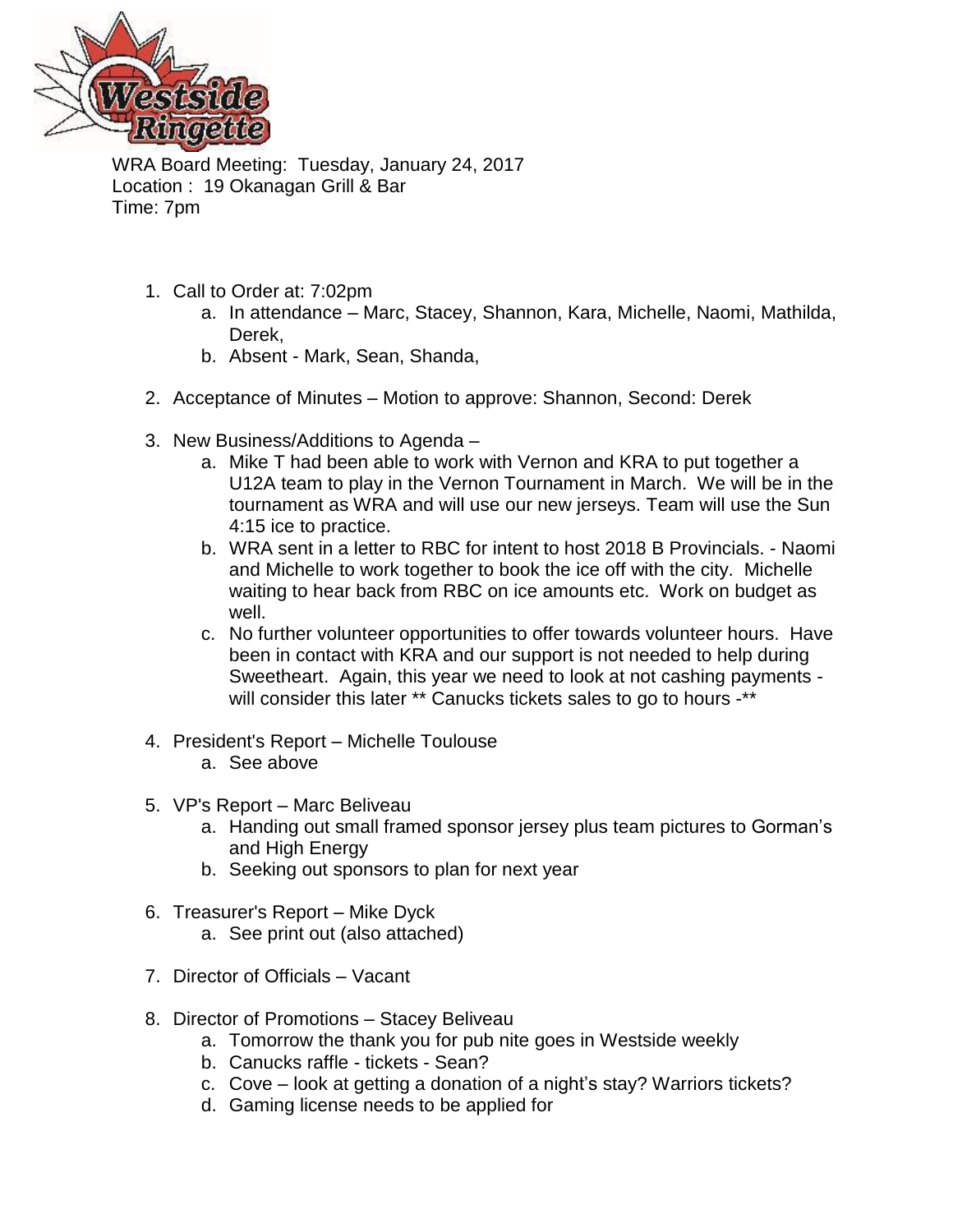- e. Table at sweetheart Michelle to ask if we can set up one??
- f. Can sell tickets and merchandise volunteer hours.
- 9. Registrar Kara Dyck
	- a. Nothing to report 2 new players in Jan U9 and U10
- 10.Director of Equipment *–* Mark
	- a. Report attached Shannon to read
- 11.Director of Sport Development Sean Russell
	- a. Absent
- 12.Ice Naomi Neukom
	- a. Ice available on weekends
	- b. Now when it comes out we will just schedule it for the team
	- c. TORL cup will need shot clock operator and score volunteers if we end up hosting a final game.
- 13.Set next meeting Feb 21 tentative TBD invite to be sent out once confirmed
- 14.Adjournment 7:45pm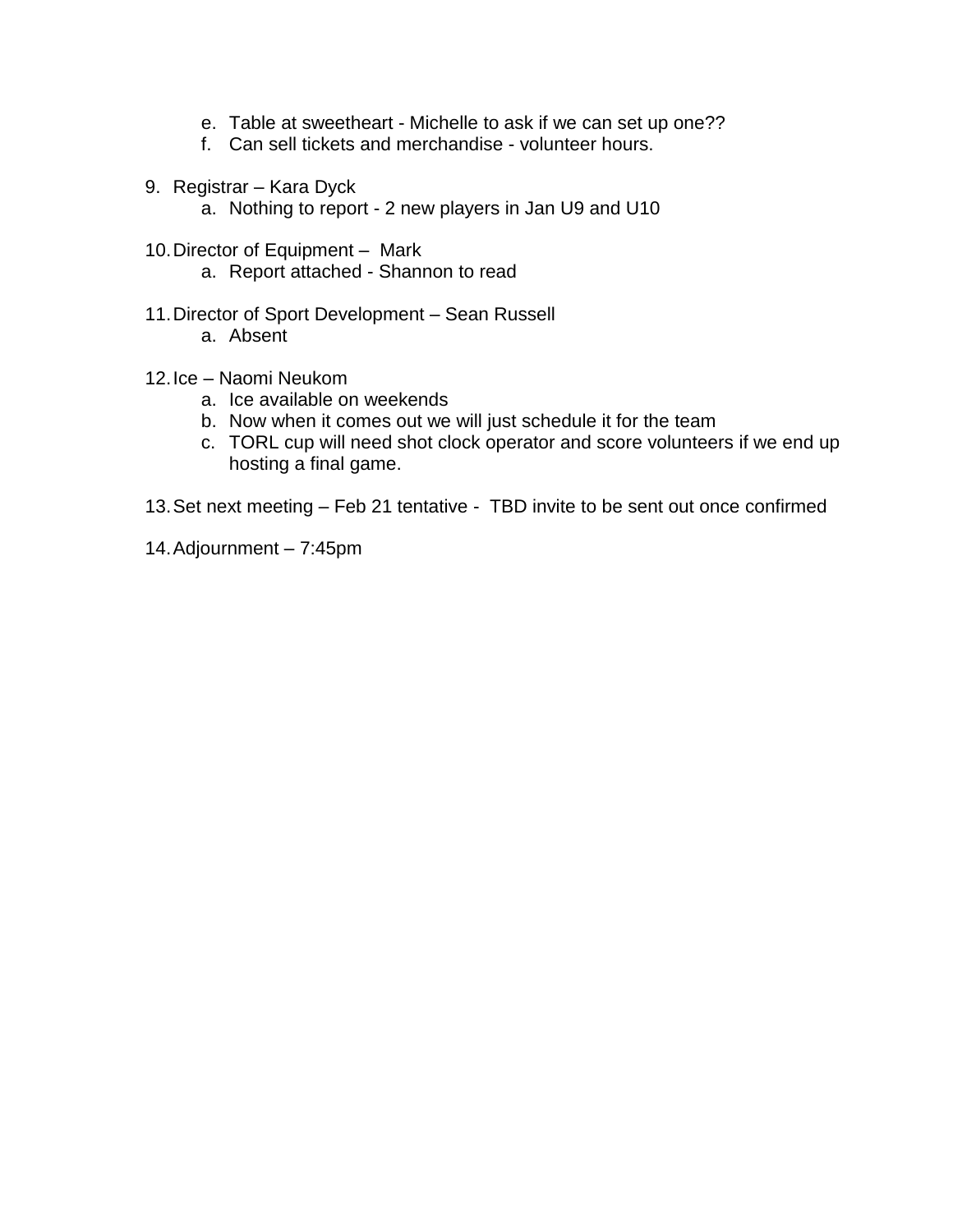Sorry I can't make the meeting tonight. Here is what I have to report…

New Jerseys are on track for delivery next week.

-

- Trying to pin down our supplier for firm delivery date. Might ship from Vancouver on Friday, Monday or Tuesday and should be here next day once shipped.
- Kelly Blair and I will check off sizes & numbers together to confirm accuracy and address any issues upon receiving.
- Cheque for remaining 50% will need to be delivered within 7 days of receipt in order to get the 2% discount for the entire order. Cheque amount can be less the 2% so long as we can have it prepared and delivered within the 7-day window. I can deliver it.
- My intent is to contact all team managers right away with my plans to roll out & exchange new for old jerseys next week.
- Managers will be expected to submit revised rosters to Kara and I, detailing which players have which jerseys within 1 day of receiving the new ones. Old jerseys to be turned in clean with name bars, C's and A's removed upon receipt of new sets. We need to know who has what so we don't lose any and can follow up with individuals at the end of season.
- I will draft an email for Westside to send out detailing this process.
- Karelo will need to be updated with revised player numbers Sweetheart needs our new jersey numbers right away. They are waiting for us to re-submit for all teams so they can finalize tourney game sheets. They might just leave our player numbers blank for coaches to fill in prior to games, but we need to get the info in ASAP regardless. Any teams qualifying for provincials will need their roster and numbers up to dated too.
- High Energy Electric sponsor Logo has been placed on the U14 team set since that is where the sponsor's daughter will play for the next 2 years. U12B-white will wear this set for the remainder of the season to get the sponsor exposure, which is the team she is currently on.
- TORL U12 team will wear WRA jerseys and I will take full responsibility for tracking these. They will be given a team set separate from any of our active teams. The only player who will use their normal team jersey also for the TORL U12 team is Tessa who will have a goalie cut. (some of these kids are WRA players who will end up having 2 sets of jerseys assigned to them, the others are KRA players who I will make sure to get our property back from)
- Our order has sponsor keepsake jerseys included. One for Gorman Bros and one for High Energy Electric. Plan was to frame these with a team photo and deliver to the sponsor as a thank you for display. Spoke with Marc and he will get them framed and personally deliver to the sponsors. Equipment budget has room for frames, only one more small purchase of rings and some misc for another coach's bag (TORL U12's) is planned for equipment expenses so the framing can be coded to equipment. Gorman Bros could be done at the beginning of next season so the team photos have the kids wearing the new jerseys (2 bunny teams). High Energy is sized for the sponsor's daughter to wear. If they prefer a frame and team photo we can do this. Sponsors are not aware we are doing this.
- Motion we collect all old WRA jerseys to be given out at the beginning of next season for use as practice jerseys. They can live in boxes stored in the cubby till next year. I am not willing to take